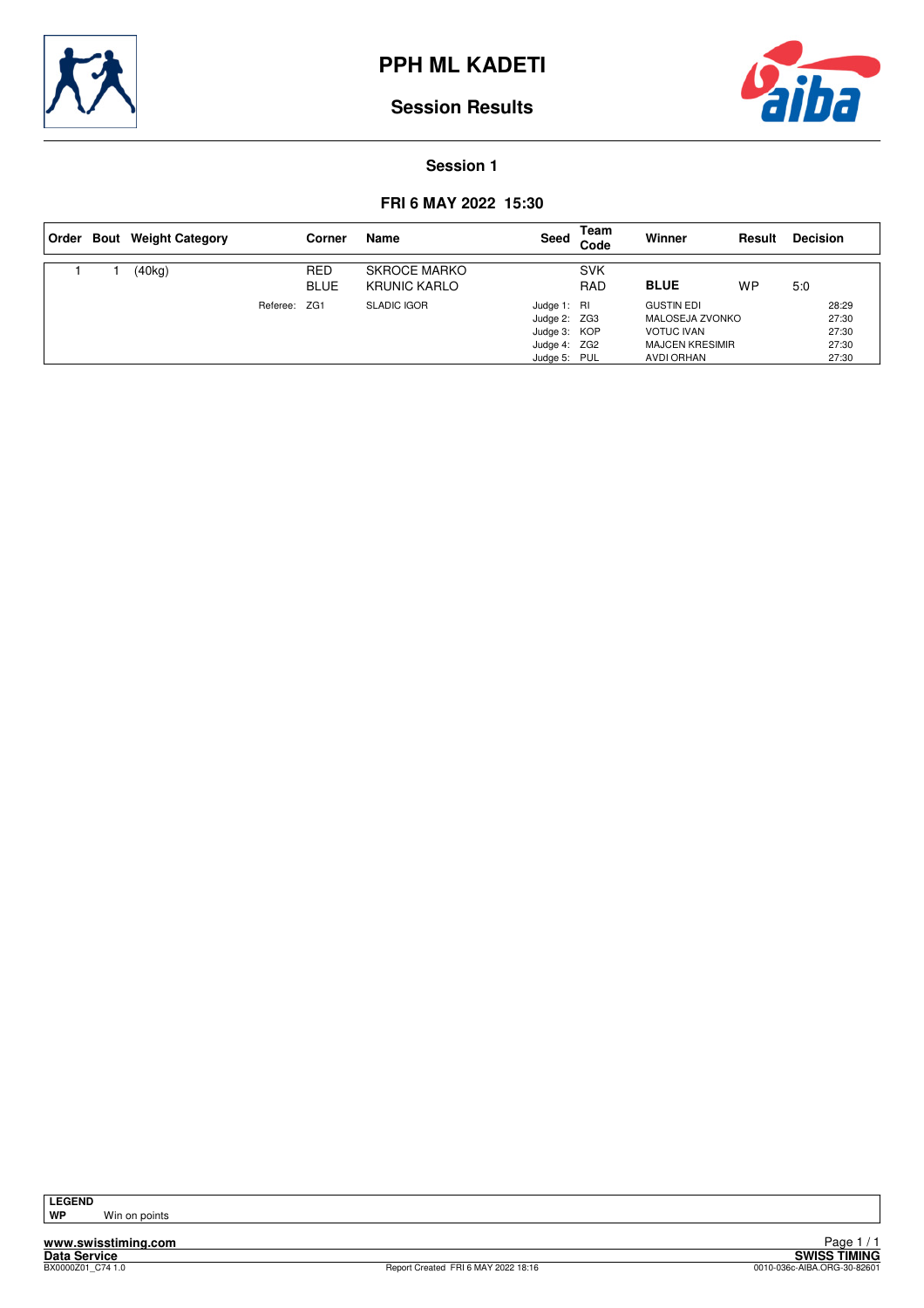



#### **Session 2**

## **SAT 7 MAY 2022 14:00**

|                |   | Order Bout Weight Category |               | Corner                    | Name                                           | <b>Seed</b>                                                                   | <b>Team</b><br>Code      | Winner                                                                                                      | Result     | <b>Decision</b> |                                           |
|----------------|---|----------------------------|---------------|---------------------------|------------------------------------------------|-------------------------------------------------------------------------------|--------------------------|-------------------------------------------------------------------------------------------------------------|------------|-----------------|-------------------------------------------|
| 1              | 2 | (37kg)                     |               | <b>RED</b><br><b>BLUE</b> | <b>HREN LEON</b><br><b>LJUBAS RAFAEL</b>       |                                                                               | <b>THO</b><br><b>GLA</b> | <b>BLUE</b>                                                                                                 | <b>RSC</b> | R <sub>3</sub>  |                                           |
|                |   |                            | Referee: SPL2 |                           | <b>DELAS ROBERT</b>                            | Judge 1: KOP<br>Judge 2: RI<br>Judge 3: PUL<br>Judge 4: ZG2<br>Judge 5: ZG3   |                          | <b>VOTUC IVAN</b><br><b>GUSTIN EDI</b><br><b>AVDI ORHAN</b><br><b>MAJCEN KRESIMIR</b><br>MALOSEJA ZVONKO    |            |                 | 18:20<br>18:20<br>18:20<br>18:20<br>18:20 |
| $\overline{c}$ | 3 | (37kg)                     |               | <b>RED</b><br><b>BLUE</b> | <b>BILJESKOVIC LOVRO</b><br>LUKACEVIC MARKO    |                                                                               | GRA<br>GRO               | <b>BLUE</b>                                                                                                 | WP         | 5:0             |                                           |
|                |   |                            | Referee: RI   |                           | <b>GUSTIN EDI</b>                              | Judge 1: ZG2<br>Judge 2: PUL<br>Judge 3: ZG1<br>Judge 4: KOP<br>Judge 5: ZG3  |                          | <b>MAJCEN KRESIMIR</b><br><b>AVDI ORHAN</b><br><b>SLADIC IGOR</b><br><b>VOTUC IVAN</b><br>MALOSEJA ZVONKO   |            |                 | 27:30<br>26:30<br>27:30<br>26:30<br>26:30 |
| 3              | 4 | (40kg)                     |               | <b>RED</b><br><b>BLUE</b> | <b>MIRKOVIC MARKUS</b><br><b>KRUNIC KARLO</b>  |                                                                               | ARE<br><b>RAD</b>        | <b>RED</b>                                                                                                  | <b>WP</b>  | 3:1             |                                           |
|                |   |                            | Referee: ZG2  |                           | <b>MAJCEN KRESIMIR</b>                         | Judge 1: SPL2<br>Judge 2: KOP<br>Judge 3: PUL<br>Judge 4: ZG1<br>Judge 5: RI  |                          | <b>DELAS ROBERT</b><br><b>VOTUC IVAN</b><br><b>AVDI ORHAN</b><br><b>SLADIC IGOR</b><br><b>GUSTIN EDI</b>    |            |                 | 29:28<br>28:28<br>29:27<br>28:29<br>29:28 |
| 4              | 5 | (40kg)                     |               | <b>RED</b><br><b>BLUE</b> | <b>MIKECIN KRESIMIR</b><br><b>KUHAR TOMICA</b> |                                                                               | <b>BAN</b><br><b>DAV</b> | <b>BLUE</b>                                                                                                 | <b>WP</b>  | 3:2             |                                           |
|                |   |                            | Referee: ZG3  |                           | MALOSEJA ZVONKO                                | Judge 1: RI<br>Judge 2: KOP<br>Judge 3: PUL<br>Judge 4: ZG1<br>Judge 5: SPL2  |                          | <b>GUSTIN EDI</b><br><b>VOTUC IVAN</b><br><b>AVDI ORHAN</b><br><b>SLADIC IGOR</b><br><b>DELAS ROBERT</b>    |            |                 | 28:29<br>27:30<br>29:28<br>29:28<br>28:29 |
| 5              | 6 | (48kg)                     |               | <b>RED</b><br><b>BLUE</b> | <b>TRAVNJAK EDVIN</b><br><b>HORVAT NIKO</b>    |                                                                               | PRE<br>GRA               | <b>RED</b>                                                                                                  | <b>RSC</b> | R <sub>2</sub>  |                                           |
|                |   |                            | Referee: KOP  |                           | <b>VOTUC IVAN</b>                              | Judge 1: SPL2<br>Judge 2: PUL<br>Judge 3: ZG1<br>Judge 4: ZG3<br>Judge 5: ZG2 |                          | <b>DELAS ROBERT</b><br><b>AVDI ORHAN</b><br><b>SLADIC IGOR</b><br>MALOSEJA ZVONKO<br><b>MAJCEN KRESIMIR</b> |            |                 | 10:9<br>10:9<br>10:8<br>10:9<br>10:9      |

| <b>LEGEND</b> |       |
|---------------|-------|
| Rn            | Rounc |

**www.swisstiming.com**

**RSC** Referee Stops Contest **WP** Win on points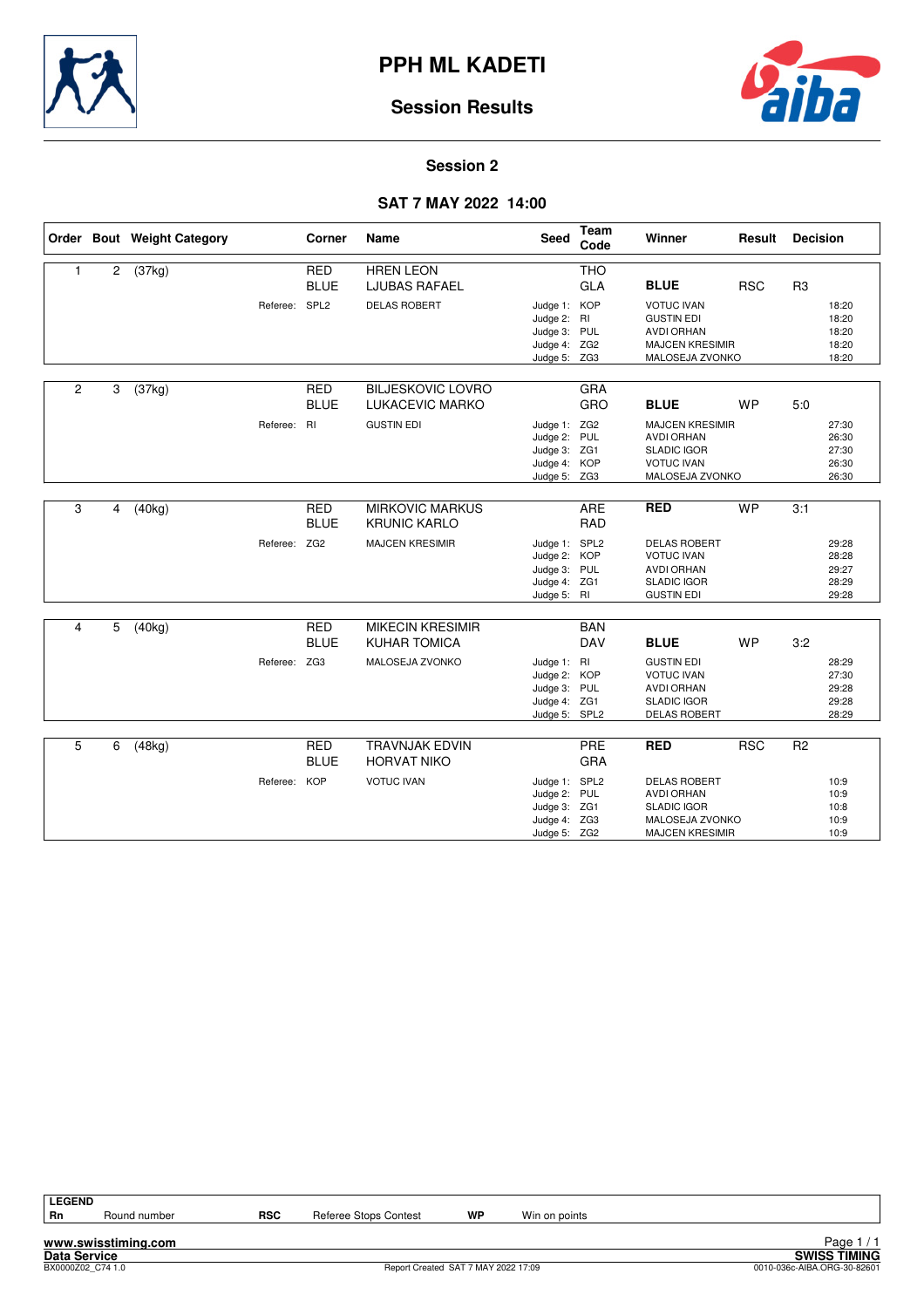



#### **Session 3**

## **SUN 8 MAY 2022 11:00**

|                |    | Order Bout Weight Category |               | Corner                    | Name                                                       | Seed                                                                          | Team<br>Code      | Winner                                                                                                        | Result     | <b>Decision</b> |                                           |
|----------------|----|----------------------------|---------------|---------------------------|------------------------------------------------------------|-------------------------------------------------------------------------------|-------------------|---------------------------------------------------------------------------------------------------------------|------------|-----------------|-------------------------------------------|
| 1              | 7  | (37kg)                     | Referee: ZG3  | <b>RED</b><br><b>BLUE</b> | <b>LJUBAS RAFAEL</b><br>LUKACEVIC MARKO<br>MALOSEJA ZVONKO | Judge 1: ZG2<br>Judge 2: RI<br>Judge 3: ZG1                                   | GLA<br>GRO        | <b>BLUE</b><br><b>MAJCEN KRESIMIR</b><br><b>GUSTIN EDI</b><br><b>SLADIC IGOR</b>                              | <b>WP</b>  | 5:0             | 27:30<br>27:30<br>27:30                   |
|                |    |                            |               |                           |                                                            | Judge 4: KOP<br>Judge 5: SPL2                                                 |                   | <b>VOTUC IVAN</b><br><b>DELAS ROBERT</b>                                                                      |            |                 | 28:29<br>27:30                            |
| $\overline{2}$ | 8  | (40kg)                     |               | RED<br><b>BLUE</b>        | <b>MIRKOVIC MARKUS</b><br>KUHAR TOMICA                     |                                                                               | ARE<br>DAV        | <b>BLUE</b>                                                                                                   | <b>WP</b>  | 3:2             |                                           |
|                |    |                            | Referee: PUL  |                           | <b>AVDI ORHAN</b>                                          | Judge 1: SPL2<br>Judge 2: ZG3<br>Judge 3: ZG1<br>Judge 4: ZG2<br>Judge 5: RI  |                   | <b>DELAS ROBERT</b><br>MALOSEJA ZVONKO<br><b>SLADIC IGOR</b><br><b>MAJCEN KRESIMIR</b><br><b>GUSTIN EDI</b>   |            |                 | 29:28<br>28:29<br>28:29<br>29:28<br>28:29 |
| 3              | 9  | (42kg)                     |               | <b>RED</b><br><b>BLUE</b> | <b>MEHMETI FERNANDO</b><br>KUNSTOVIC HRVOJE                |                                                                               | PRE<br>LEA        | <b>BLUE</b>                                                                                                   | <b>WP</b>  | 3:2             |                                           |
|                |    |                            | Referee: ZG1  |                           | <b>SLADIC IGOR</b>                                         | Judge 1: RI<br>Judge 2: KOP<br>Judge 3: SPL2<br>Judge 4: ZG3<br>Judge 5: ZG2  |                   | <b>GUSTIN EDI</b><br><b>VOTUC IVAN</b><br><b>DELAS ROBERT</b><br>MALOSEJA ZVONKO<br><b>MAJCEN KRESIMIR</b>    |            |                 | 29:28<br>29:28<br>28:29<br>28:29<br>28:29 |
|                |    |                            |               |                           |                                                            |                                                                               |                   |                                                                                                               |            |                 |                                           |
| 4              | 10 | (44kg)                     |               | <b>RED</b><br><b>BLUE</b> | <b>BALEN VEDRAN</b><br><b>BORAS IVAN</b>                   |                                                                               | PRE<br><b>TIT</b> | <b>BLUE</b>                                                                                                   | WP         | 5:0             |                                           |
|                |    |                            | Referee: ZG2  |                           | <b>MAJCEN KRESIMIR</b>                                     | Judge 1: PUL<br>Judge 2: ZG3<br>Judge 3: RI<br>Judge 4: KOP<br>Judge 5: ZG1   |                   | <b>AVDI ORHAN</b><br>MALOSEJA ZVONKO<br><b>GUSTIN EDI</b><br><b>VOTUC IVAN</b><br><b>SLADIC IGOR</b>          |            |                 | 28:29<br>28:29<br>28:29<br>28:29<br>27:29 |
|                |    |                            |               |                           |                                                            |                                                                               |                   |                                                                                                               |            |                 |                                           |
| 5              | 11 | (48kg)                     |               | <b>RED</b><br><b>BLUE</b> | SIKIC ROKO<br><b>TRAVNJAK EDVIN</b>                        |                                                                               | <b>LND</b><br>PRE | <b>BLUE</b>                                                                                                   | <b>RSC</b> | R <sub>2</sub>  |                                           |
|                |    |                            | Referee: SPL2 |                           | <b>DELAS ROBERT</b>                                        | Judge 1: RI<br>Judge 2: PUL<br>Judge 3: ZG3<br>Judge 4: ZG2<br>Judge 5: KOP   |                   | <b>GUSTIN EDI</b><br><b>AVDI ORHAN</b><br>MALOSEJA ZVONKO<br><b>MAJCEN KRESIMIR</b><br><b>VOTUC IVAN</b>      |            |                 | 8:10<br>9:10<br>8:10<br>8:10<br>8:10      |
| 6              | 12 | (52kg)                     |               | <b>RED</b>                | <b>HOXAJ CERIM</b>                                         |                                                                               | GLA               | <b>RED</b>                                                                                                    | <b>WP</b>  | 5:0             |                                           |
|                |    |                            |               | <b>BLUE</b>               | <b>KRUPIC ADRIAN</b>                                       |                                                                               | <b>REK</b>        |                                                                                                               |            |                 |                                           |
|                |    |                            | Referee: ZG1  |                           | <b>SLADIC IGOR</b>                                         | Judge 1: SPL2<br>Judge 2: KOP<br>Judge 3: ZG2<br>Judge 4: RI<br>Judge 5: PUL  |                   | <b>DELAS ROBERT</b><br><b>VOTUC IVAN</b><br><b>MAJCEN KRESIMIR</b><br><b>GUSTIN EDI</b><br><b>AVDI ORHAN</b>  |            |                 | 29:28<br>30:26<br>30:27<br>30:26<br>30:26 |
| $\overline{7}$ | 13 | (57kg)                     |               | RED                       | <b>JAKSIC KARLO</b>                                        |                                                                               | PRE               |                                                                                                               |            |                 |                                           |
|                |    |                            |               | <b>BLUE</b>               | <b>KRMPOTIC TOMA</b>                                       |                                                                               | PRE               | <b>BLUE</b>                                                                                                   | <b>WP</b>  | 5:0             |                                           |
|                |    |                            | Referee: ZG3  |                           | MALOSEJA ZVONKO                                            | Judge 1: KOP<br>Judge 2: SPL2<br>Judge 3: ZG1<br>Judge 4: PUL<br>Judge 5: ZG2 |                   | <b>VOTUC IVAN</b><br><b>DELAS ROBERT</b><br><b>SLADIC IGOR</b><br><b>AVDI ORHAN</b><br><b>MAJCEN KRESIMIR</b> |            |                 | 27:30<br>27:30<br>27:30<br>27:30<br>28:29 |
| 8              | 14 | (60kg)                     |               | <b>RED</b>                | PEIC LEON                                                  |                                                                               | <b>MLA</b>        | <b>RED</b>                                                                                                    | <b>WP</b>  | 4:1             |                                           |
|                |    |                            | Referee: RI   | <b>BLUE</b>               | TRKULJA DAVID<br><b>GUSTIN EDI</b>                         | Judge 1: ZG2<br>Judge 2: ZG3<br>Judge 3: PUL<br>Judge 4: SPL2<br>Judge 5: KOP | <b>BAN</b>        | <b>MAJCEN KRESIMIR</b><br>MALOSEJA ZVONKO<br><b>AVDI ORHAN</b><br><b>DELAS ROBERT</b><br><b>VOTUC IVAN</b>    |            |                 | 29:28<br>28:29<br>28:27<br>29:28<br>29:27 |